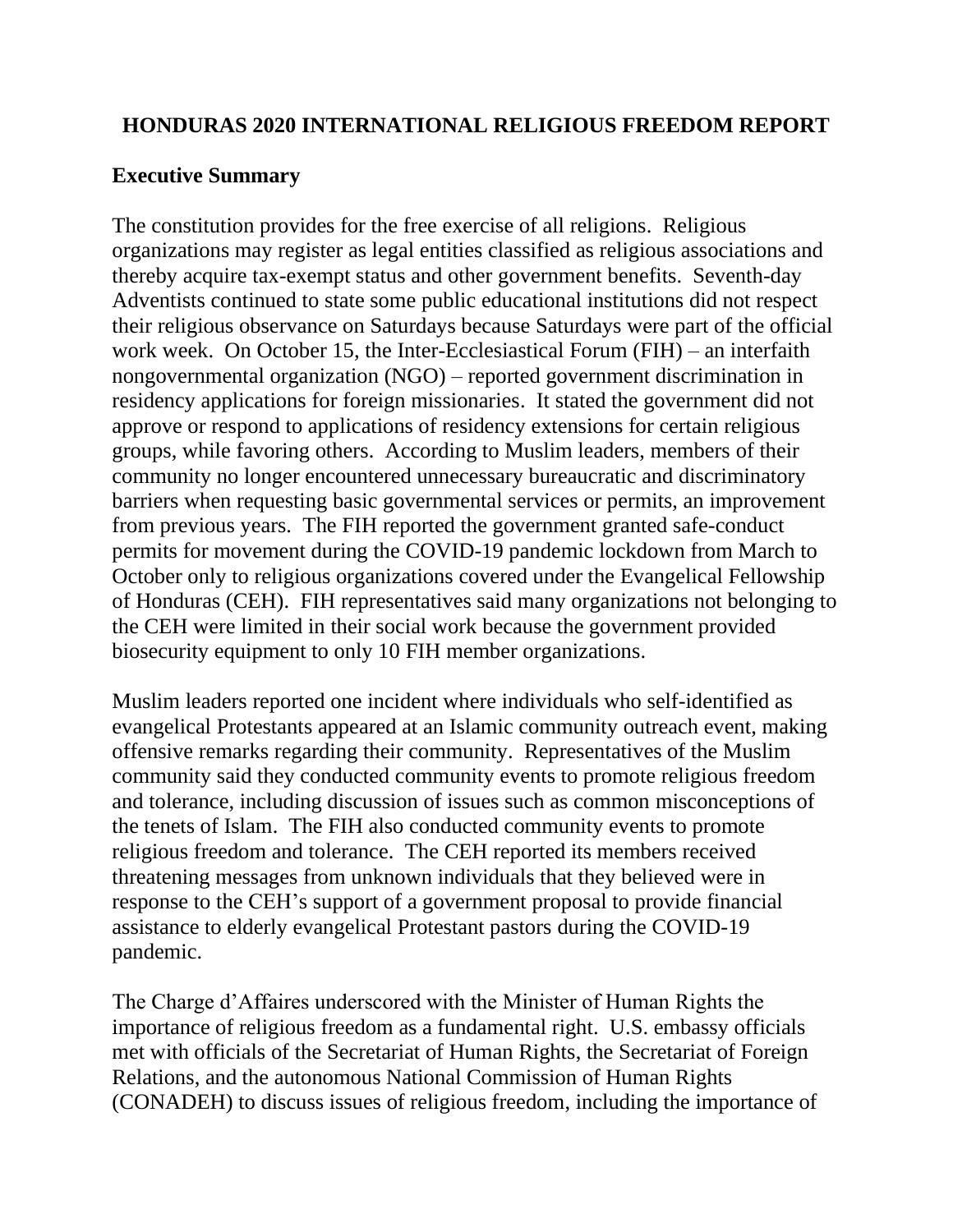respect for minority religious groups and for equal treatment under the law for all religious groups. On November 25, the Charge d'Affaires met with Cardinal Oscar Andres Rodriguez Maradiaga, who described the Church's disaster relief efforts in the aftermath of Hurricanes Eta and Iota. On October 28, the Charge d'Affaires hosted an interfaith roundtable to discuss religious freedom and tolerance. Topics included religious freedom in schools, challenges some faith groups faced in addressing registration issues, societal violence, poverty reduction, and how the COVID-19 pandemic affected religious groups. Embassy officials continued to engage with religious leaders and other members of a wide range of religious communities regarding societal violence and their concerns about the government's dealings with religious groups in the country.

### **Section I. Religious Demography**

The U.S. government estimates the total population at 9.2 million (midyear 2020 estimate). According to a CID Gallup poll released in May, 34 percent of the population identifies as Roman Catholic and 48 percent as evangelical Protestant. According to a 2017-18 Digital Christian Observatory survey, 92 percent of the population is affiliated with a religious organization, with 45 percent identifying as Roman Catholic and 40 percent as Protestant, including evangelical Protestant groups.

Other religious groups, each representing less than 5 percent of the population, include The Church of Jesus Christ of Latter-day Saints (Church of Jesus Christ), Episcopalians, Lutherans, the Antiochian Orthodox Apostolic Catholic Church, Muslims, Jews, Baha'is, the Moravian Church, and several Anabaptist and Mennonite groups. Evangelical Protestant churches include the Church of God, Assemblies of God, Abundant Life Church, Living Love Church, International Christian Center, and various Great Commission churches. Several evangelical Protestant churches have no denominational affiliation. The Moravian Church has a broad presence in the La Mosquitia Region in the eastern part of the country. Some indigenous groups and Afro-Hondurans practice African and Amerindian faiths or incorporate elements of Christianity, African, and Amerindian religions into syncretistic religious practices and beliefs.

According to a representative of the Seventh-day Adventist Association, there are 79,877 members. The Jehovah's Witnesses community states there are 23,016 members. The Muslim community states it has 2,695 members, mostly Sunni; approximately 90 percent are converts. The Antioquia Orthodox Apostolic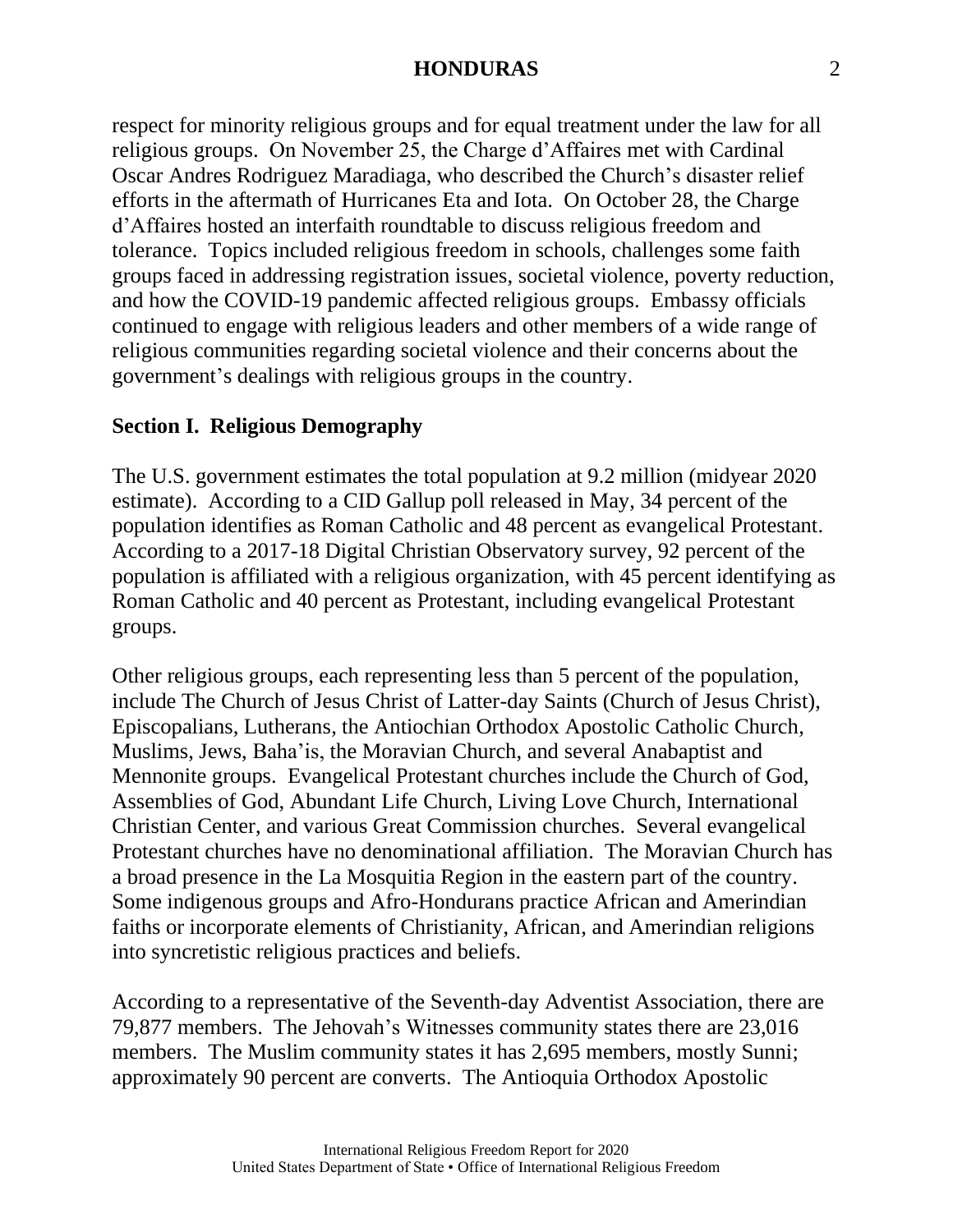Catholic community has approximately 5,000 members. The Baha'i community counts 1,009 members. The Jewish community estimates it has 275 members.

## **Section II. Status of Government Respect for Religious Freedom**

# **Legal Framework**

The constitution provides for the free exercise of all religions as long as that exercise does not contravene other laws or public order. The constitution prohibits religious leaders from holding public office or making political statements. Religious organizations may register as legal entities classified as religious associations. Organizations seeking status as a legal entity must apply to the Secretariat of Governance, Justice, and Decentralization and provide information on their internal organization, bylaws, and goals. Approved organizations must submit annual financial and activity reports to the government to remain registered. They may apply to the Ministry of Finance to receive benefits, such as tax exemptions and customs duty waivers. Unregistered religious organizations do not receive tax-exempt status.

The official NGO registry office – the Directorate of Regulation, Registration, and Monitoring of Civil Associations (DRRSAC) – is located within the Secretariat of Governance, Justice, and Decentralization.

The constitution states public education is secular and allows for the establishment of private schools, including schools run by religious organizations. Public schools do not teach religion; however, private schools may include religion as part of the curriculum. Various religious organizations, including the Roman Catholic Church, Seventh-day Adventist Church, and evangelical Protestant churches, run schools. Parents have the right to choose the kind of education their children receive, including religious education. The government dictates a minimum standardized curriculum for all schools. Some private religiously-affiliated schools require participation in religious events to graduate.

The government is a party to the Ibero-American Convention on Young People's Rights, which recognizes the right to conscientious objection to obligatory military service, including for religious reasons.

The government requires foreign missionaries to obtain entry and residence permits and mandates that a local institution or individual must sponsor a missionary's application for residency and submit it to immigration authorities.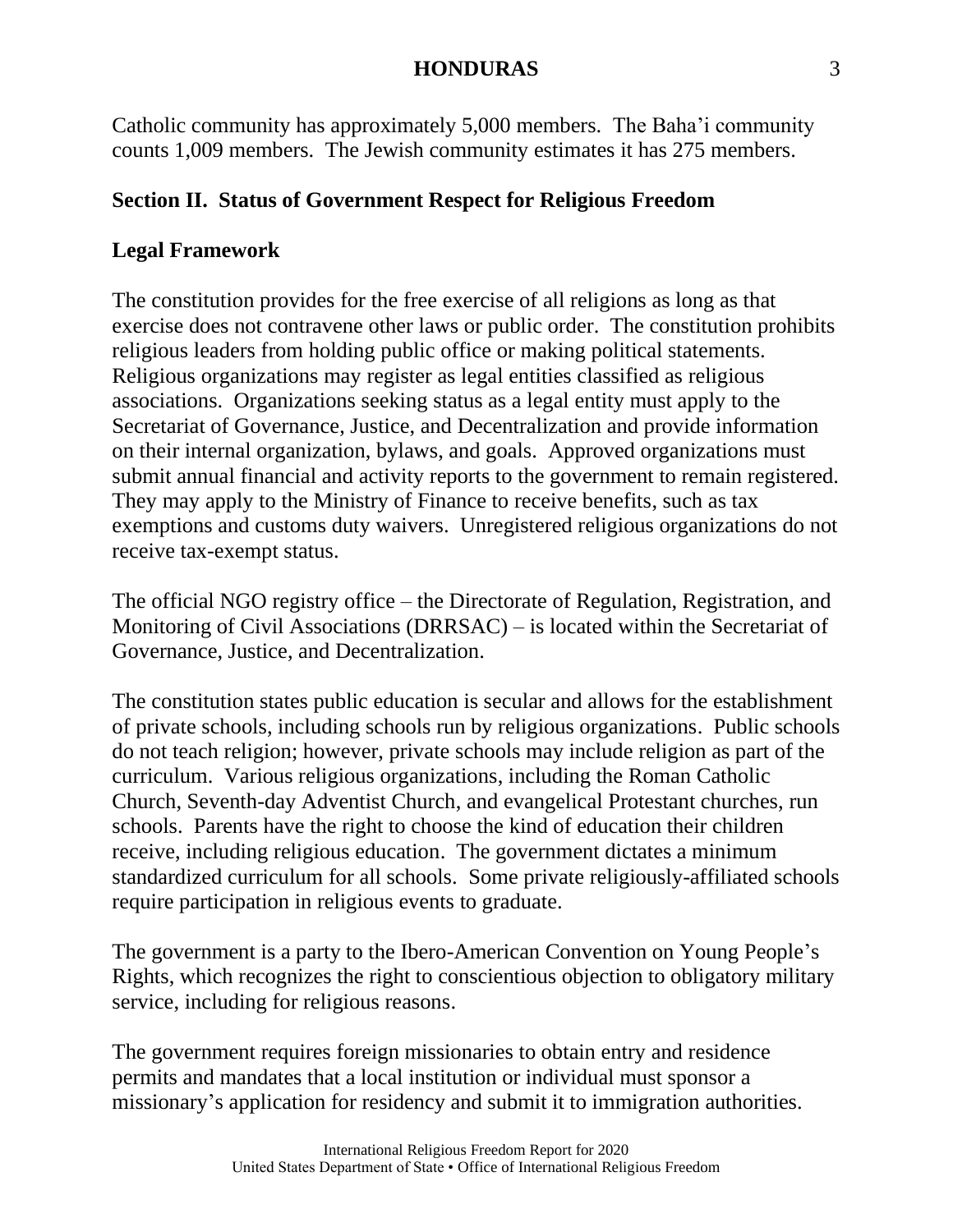The government has agreements with the CEH, the Church of Jesus Christ, and Seventh-day Adventists, among others, to facilitate entry and residence permits for their missionaries. Groups with which the government does not have written agreements are required to provide proof of employment and income for their missionaries.

Foreign religious workers may request residency for up to five years. To renew their residence permits, religious workers must submit proof of continued employment with the sponsoring religious group at least 30 days before their residency expires. According to the immigration law, individuals who "fraudulently exercise their religious profession or office or commit fraud against the health or religious beliefs of citizens of the country, or the national patrimony," may be fined or face other legal consequences.

The criminal code protects clergy authorized to operate in the country from being required by the court or the Attorney General's Office to testify regarding privileged information obtained in confidence during a religious confession. The law does not require vicars, bishops, and archbishops of the Roman Catholic Church and comparably ranked individuals from other legally recognized religious groups to appear in court if subpoenaed. They are required, however, to make a statement at a location of their choosing.

The official regulations for the penal system state that penitentiaries must guarantee the free exercise of religion without preference for one specific religion, as long as the kind of worship is not against the law or public order. Prisoners have access to religious counseling from leaders of their faith.

While the government authorizes clergy from all religious groups to conduct marriage ceremonies, it legally recognizes only civil marriages conducted with a lawyer authorized to perform marriage ceremonies.

The official work week is Monday to Saturday, with no exceptions for religious groups that celebrate Friday or Saturday as their Sabbath.

The country is a party to the International Covenant on Civil and Political Rights.

## **Government Practices**

Representatives of the Seventh-day Adventist Church continued to express concerns that some schools and other private and public institutions did not grant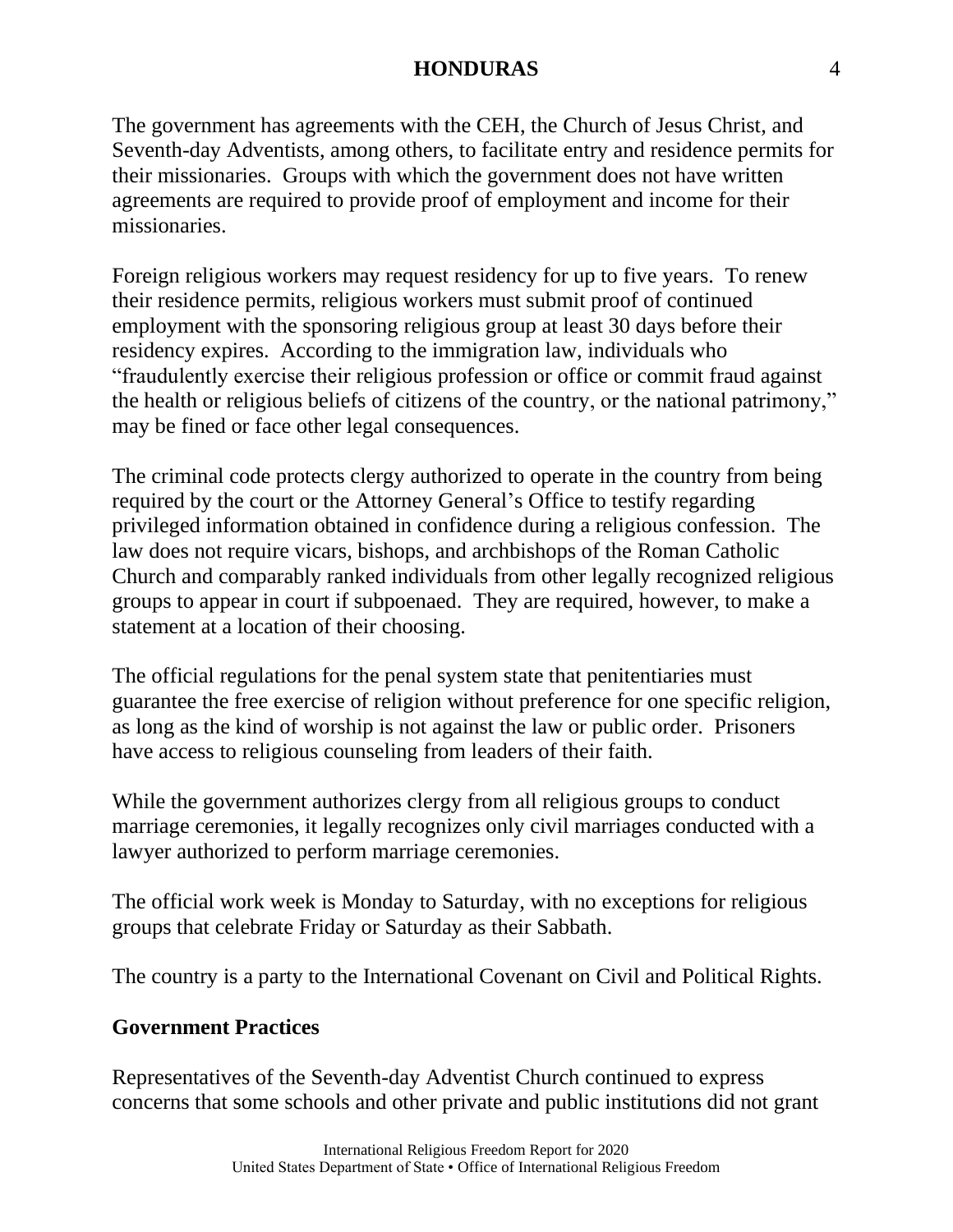them leave to observe their Saturday Sabbath because Saturdays were part of the official work week. They cited specifically the Francisco Morazan National Pedagogical University and the Catholic University of San Pedro Sula. They noted the Supreme Court had ruled favorably in 2019 on a constitutional challenge that Adventist students filed in 2015 seeking alternatives to taking classes or exams on Saturdays, but these institutions did not uphold that ruling, nor did the government enforce it. Reportedly, students at both universities requested the institutions comply with the Supreme Court's ruling. The Francisco Morazan University secretariat denied the request; the students appealed, and the appeal remained pending at year's end. One student at the Catholic University submitted a formal petition to the university to comply with the court, but officials denied the petition. Other students said they decided not to pursue further recourse out of fear of additional discrimination and retaliation from their professors.

Some religious organizations, including the interfaith NGO FIH, said the government continued to give preference to religious groups belonging to the evangelical Protestant umbrella organization CEH. On October 15, the FIH reported government discrimination in residency applications for missionaries, noting the government did not approve or respond to applications of residency extensions for certain religious groups, while favoring applications from the CEH.

At year's end, the DRRSAC registered 66 religious associations out of a total of 86 applications, compared with 120 registered in 2019. According to the DRRSAC, it did not deny any registration requests by religious associations during the year, but some applications continued to be under review through year's end.

According to Muslim leaders, members of their community no longer encountered unnecessary bureaucratic and discriminatory barriers when requesting basic governmental services or permits, an improvement from previous years.

In October, the FIH reported the government granted safe-conduct permits for movement during the COVID-19 pandemic only to religious groups covered under the CEH, which represents 388 organizations. FIH representatives said many organizations not belonging to the CEH were limited in their social work because the government provided biosecurity equipment to only 10 FIH member organizations.

A representative of the Catholic Church said Catholic priests were not allowed to enter prisons during the pandemic to give COVID-19-related educational instruction or spiritual counseling. These prohibitions were extended to all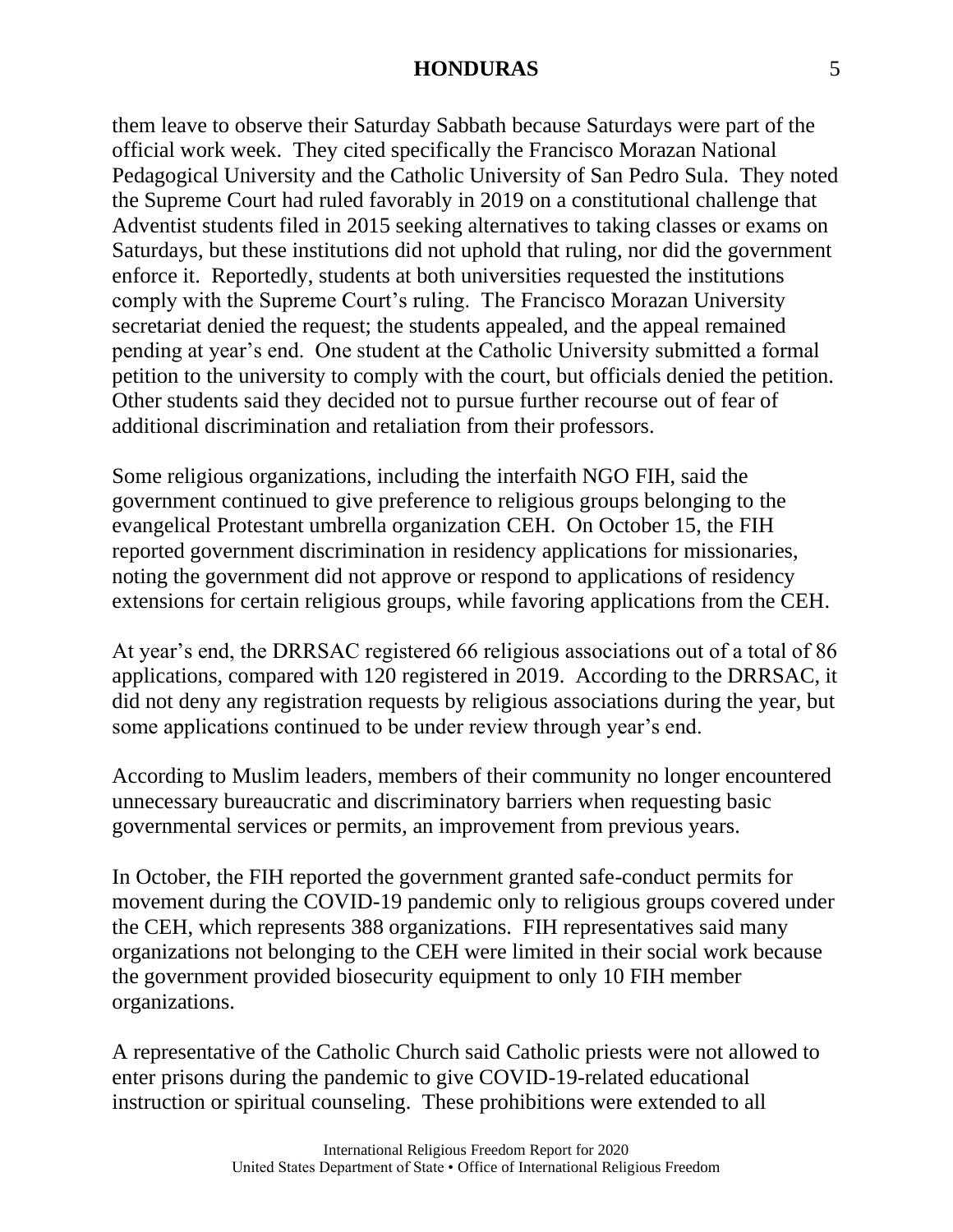religious groups and visitors. Prison authorities said visits, except for emergency situations, were not allowed because of the COVID-19 pandemic.

## **Section III. Status of Societal Respect for Religious Freedom**

Muslim leaders reported one incident in which individuals who identified as evangelical Protestants appeared at an Islamic community outreach event in February, disrupting the event and making offensive remarks and disparaging comments about Muslims, such as "go back to your country." Muslim leaders said the evangelical Protestants made threats, forcefully removed hijabs from women, and destroyed religious materials. According to the Muslim leaders, they did not file a complaint.

While Muslim community representatives said they continued to receive a few derogatory messages on social media, including "go back to your country," the representatives emphasized they received far more positive and supportive comments than negative messages.

The CEH reported its members received threatening messages from unknown individuals seeking to discredit the organization because of its support of a government proposal to provide financial assistance to elderly evangelical Protestant pastors during the COVID-19 pandemic.

Seventh-day Adventists reported the continued refusal of certain private institutions, including places of employment and schools, to permit them to observe Saturday as their Sabbath.

Representatives of the FIH and the Muslim community each reported conducting community events and outreach to promote religious freedom and tolerance. The FIH, whose members included 94 religious and human rights entities, said it conducted five in-person meetings in January and October, and seven virtual meetings from May through September, as well as 12 additional media appearances. The Muslim community reported it held two in-person outreach events in February and March and two virtual meetings in June and August with other faith groups to deepen interfaith understanding; the events included discussions on common misconceptions about the tenets of Islam.

Cardinal Maradiaga said the Catholic Church provided relief efforts in the aftermath of the two hurricanes, including providing food and other essential items to individuals affected by the hurricanes, regardless of religious affiliation.